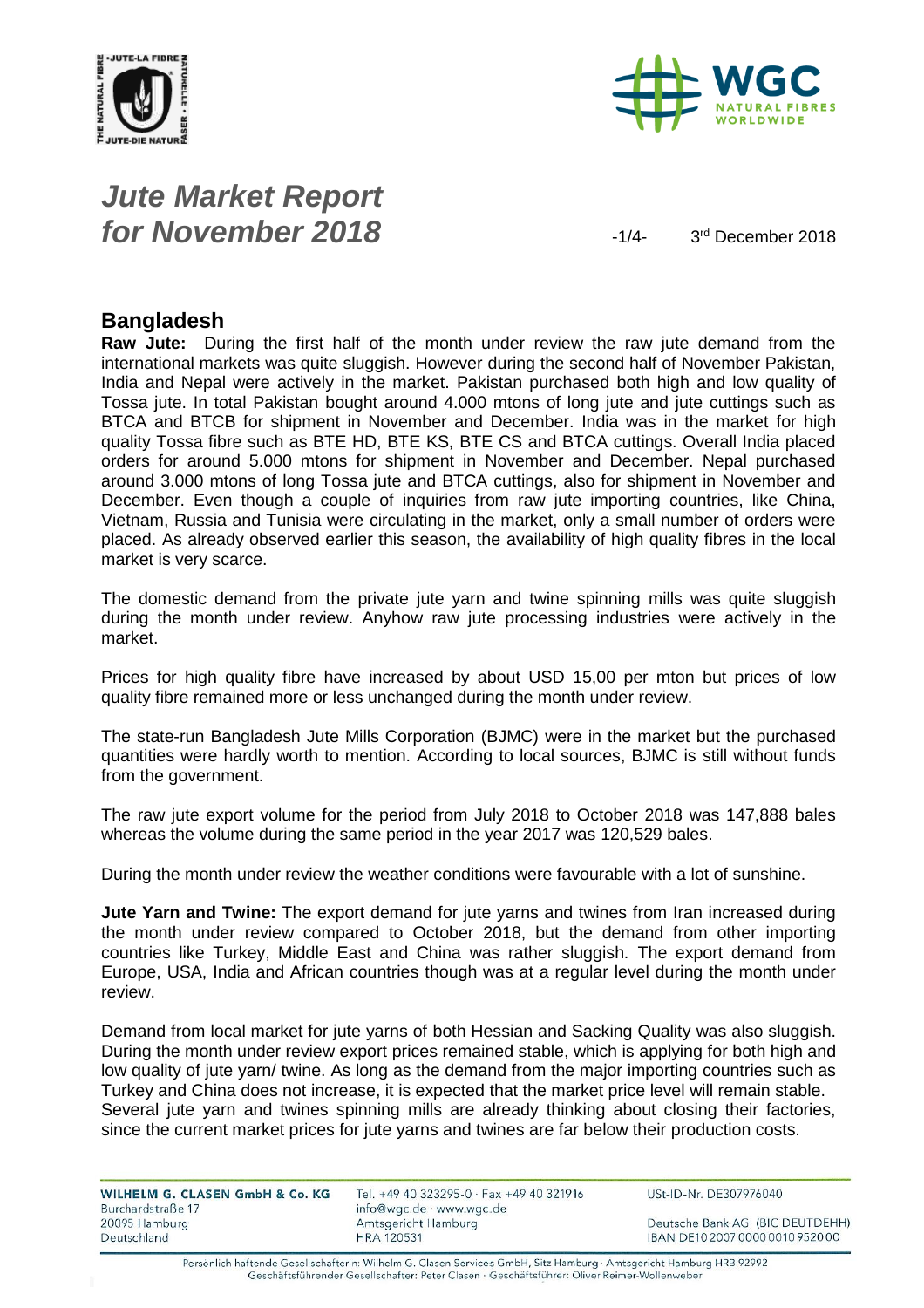



# *Jute Market Report for November 2018*  $\frac{1}{2}$

3rd December 2018

**Jute Goods:** During the month under review the export demand for Hessian and Sacking improved a bit. Mainly because of orders deriving from Africa, USA and Europe. Other jute goods importing countries, such as China, Vietnam, Japan, The Middle East and Australia were also in the market but with moderate demand. India was in the market for unstitched Binola and Btwill Bags.

The demand for CBC from the importing countries like Europe, Australia and New Zealand was very sluggish, actually the demand was less than in October 2018.

The local demand during the month under review remained at the same level as during October.

Export prices for Hessian slightly increased by approx. 2-3 %, whereas the prices for Sacking and CBC remained stable.

In order to improve the actual situation of BJMC mills, BJMC was in negotiations with China about an agreement to provide finance for rehabilitation of BJMC. This agreement included supply of equipment and technical help. As per local sources the negotiations over a span of several years about such an agreement were suspended.

Local newspapers are now reporting about a seminar titled "The present condition of the jute sector. Crisis and Prospect.", organised by the Bangladesh Institute of Labour Studies (BILS), which took place on November 25<sup>th</sup>.

Massive reforms of the state-run jute mills can only save them from incurring ballooning losses, sector insiders suggested during the seminar. At the same time, they recommended rationalising the existing manpower and providing necessary training to the workers and employees of the jute mills to enhance its productivity. Modernisation of the decades-old mills, run by Bangladesh Jute Mills Corporation, is necessary to overcome heavy losses being incurred by these jute mills, they added.

Reforms of jute mills, replacement of old machinery and readjustment to the number of employees are badly need to give the state-run jute mills a new lease of life, said Shahidullah Chowdury, member of the BILS advisory committee. The amount of BJMC's total liability has now stood at Tk 25,0 billion as of September this year, he said, adding that 22 mills which are no operating in the country incurred Tk 1,43 billion losses during the period of July to September, which was Tk 1,09 billion in the corresponding period of last year. State-run mills have 35.992 staff including officials, employees, workers and teachers. Of them 32,361 are workers while 20,608 workers are permanent, according to the keynote paper presented at the seminar. It said BJMC-run mills produce hessian, sacking, CBC, yarn, geo-jute, blanket, mat, jute leaf tea, sonali bag and so on. It also pointed out that privately-run mills under the Jute Spinners Association (BJSA) exported 0,183 million tonnes of products in fiscal year 2002 which has increased to 0,566 million tonnes in fiscal year 2018. The factories under Bangladesh Jute Mills Association (BJMA) made shipment of 0,179 million tonnes in fiscal year 2018 from 0,03 million tonnes in

| WILHELM G. CLASEN GmbH & Co. KG | Tel. +49 40 323295-0 · Fax +49 40 321916 | USt-ID-Nr. DE307976040           |
|---------------------------------|------------------------------------------|----------------------------------|
| Burchardstraße 17               | info@wgc.de · www.wgc.de                 |                                  |
| 20095 Hamburg                   | Amtsgericht Hamburg                      | Deutsche Bank AG (BIC DEUTDEHH)  |
| Deutschland                     | <b>HRA 120531</b>                        | IBAN DE10 2007 0000 0010 9520 00 |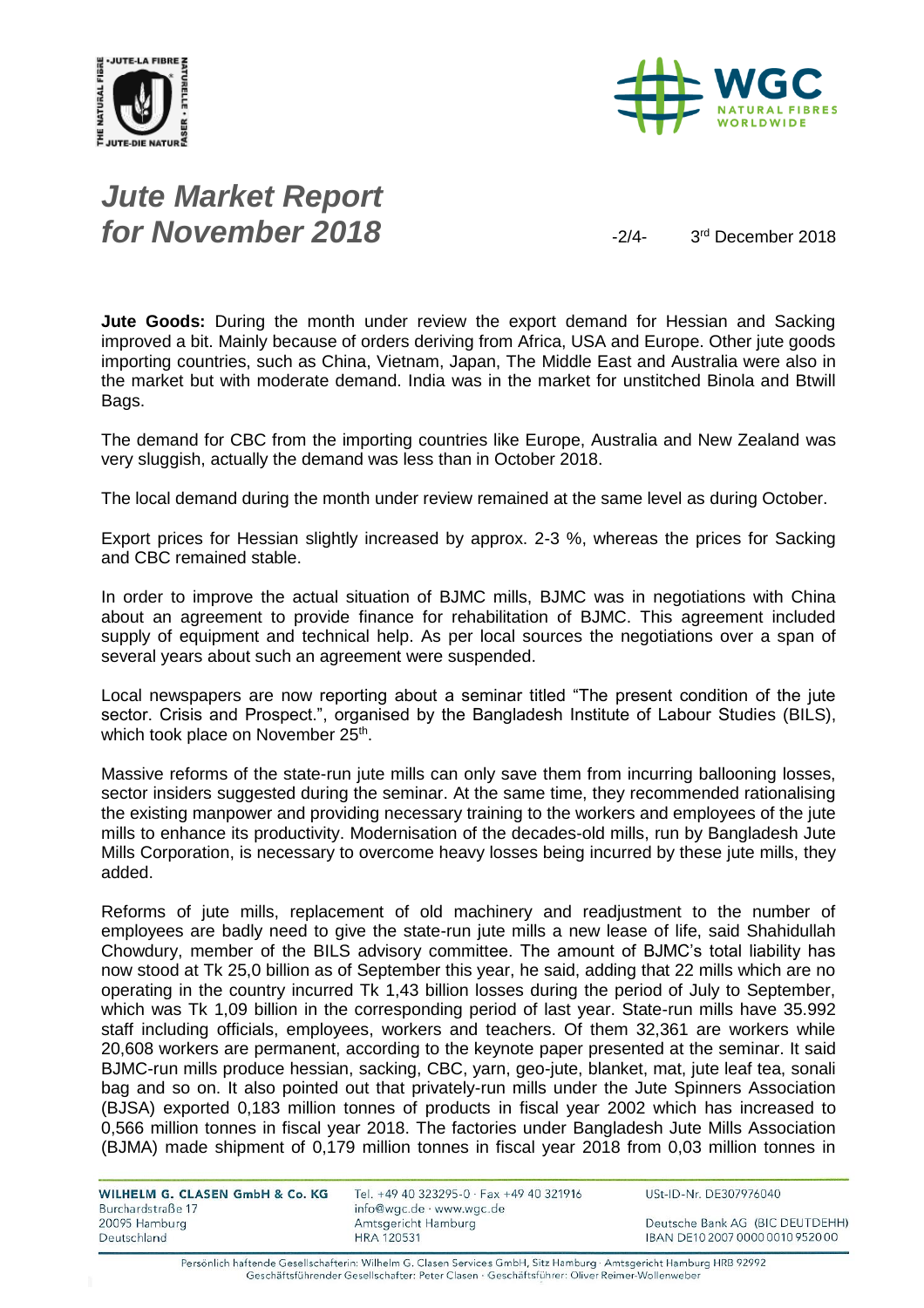



# *Jute Market Report for November 2018*  $\frac{3}{4}$

3rd December 2018

fiscal year 2002. But export of products by government-run mills came to 0,085 million tonnes in fiscal year 2018 from 0,215 million tonnes in fiscal year 2002.The paper mentioned that the government has taken up a project to modernise 18 BJMC-run mills at a cost of Tk 60 billion.

BILS suggested carrying out reforms of only five mills on a pilot basis. It will not be feasible to renovate all the mills at a time, it said.

Centre for Policy Dialogue (CPD) research director Dr. Khondaker Golam Moazzem said considering the continuous losses, the government should close down state-run jute mills gradually. He said jute mills have a vast land which could be used for limited scale jute mills by the private sector and the rest could be used for other industries to create job opportunities too. He said the government should raise funds for the welfare of the workers and employees who might lose their jobs. Workers should get comprehension as per the labour law, he said.

Prof. MM Akash, who teaches economics at Dhaka University, said if the private sector is doing well, then we should provide necessary policy support to them to make the jute sector more vibrant. BJSA secretary Shahidul Karim said the jute sector has been "oversaturated" with traditional products like jute yarn, CBC, sacking, hessian and so on. Newer mills should be permitted only for other diversified products, he said.

Mossharraf Hossain Khan, assistant secretary of Jatiyatabadi Paat Sramik Dal, a platform of jute workers, blamed corruption for losses being incurred by state-run jute mills. He said workers should be compensated properly if the government decides to cut jobs.

BILS vice-chairman Md. Mojibur Rahman Bhuiyan chaired the seminar while its executive director Md Zafrul Hasan also spoke on the occasion. BILS placed it five-point proposal for the country's jute sector including cut in structural expenses of state-run jute mills by at least 30 %.

#### **India**

**Raw Jute:** Prices at the end of the month under review were ruling at following level: TD-4 IRs 4.700,00 and TD-5 IRs 4.350,00 per 100 kg. The general trend shows a rise in prices.

Crop 2017/2018: 7.43 mio bales. Crop 2018/19: estimated to be 6.2 mio bales. Arrivals of raw jute of New Crop are substantially reducing.

**Jute Yarn**: Same as in September and October there were no export activities worth to mention during the month under review.

**Jute Goods:** During the month under review, the domestic demand for Hessians was sluggish. The mills were trying to hold the prices, but this was next to impossible because of the selling pressure. Only selective mills sold at about 7% higher prices compared to the market price level during the month under review. The prices for Sackings ruled firm because of sufficient orders from Indian Government. The Government placed orders of about 315,000 bales of B-Twills out

| WILHELM G. CLASEN GmbH & Co. KG | Tel. +49 40 323295-0 · Fax +49 40 321916 | USt-ID-Nr. DE307976040           |
|---------------------------------|------------------------------------------|----------------------------------|
| Burchardstraße 17               | info@wgc.de · www.wgc.de                 |                                  |
| 20095 Hamburg                   | Amtsgericht Hamburg                      | Deutsche Bank AG (BIC DEUTDEHH)  |
| Deutschland                     | <b>HRA 120531</b>                        | IBAN DE10 2007 0000 0010 9520 00 |